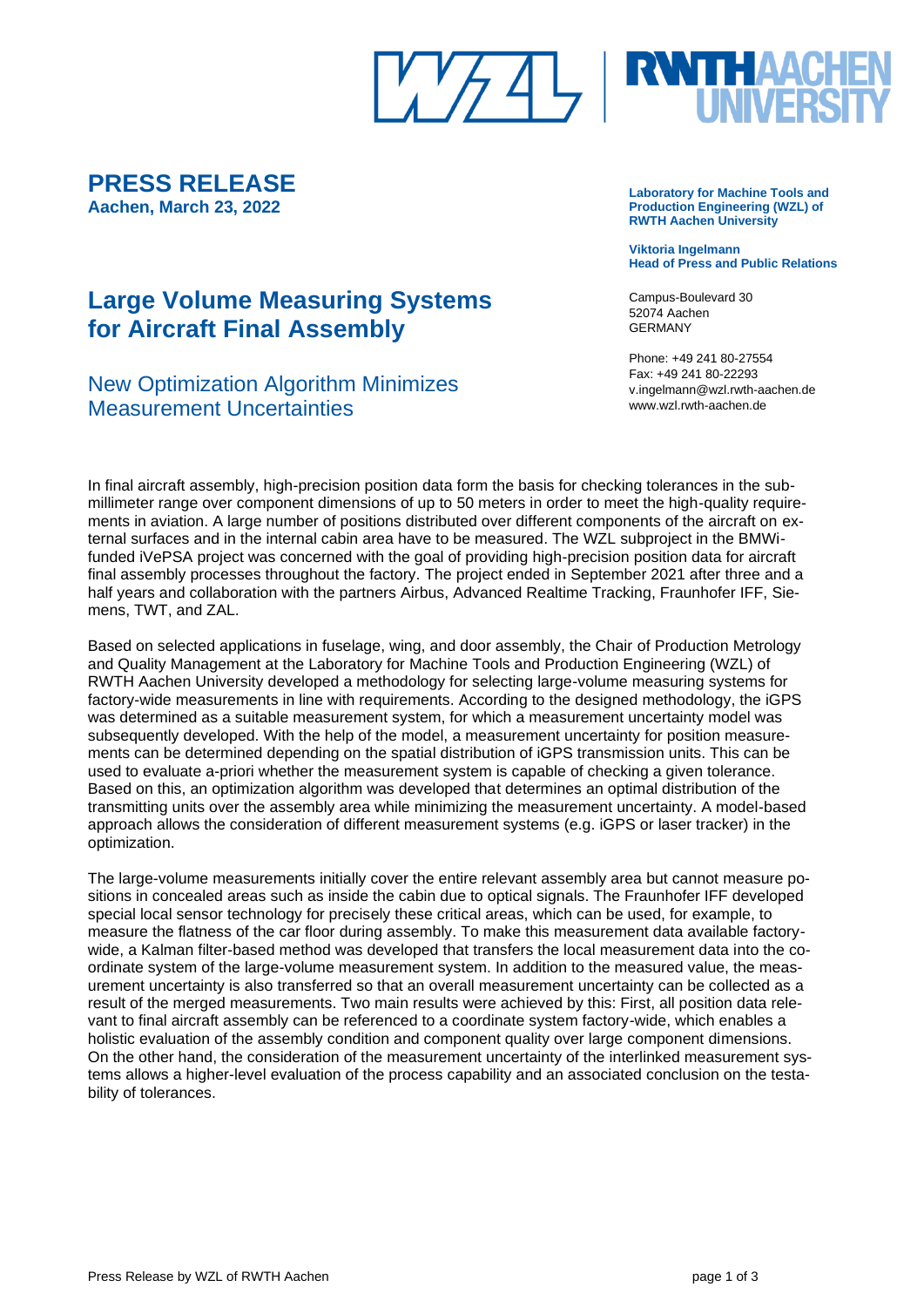

## **PRESS RELEASE Aachen, March 23, 2022**

The methodology developed in the project was successfully validated on real Airbus components and a demonstrator for aircraft fuselage assembly in collaboration with the Fraunhofer IFF. Future steps will deal with the utilization and further development of the results in aircraft final assembly production operations and in the research field of lineless mobile assembly systems at the WZL.

#### **Photos**



Simulation of iGPS measurements in fuselage and wing assembly © WZL



Measurements on the aircraft fuselage with a laser tracker © Airbus